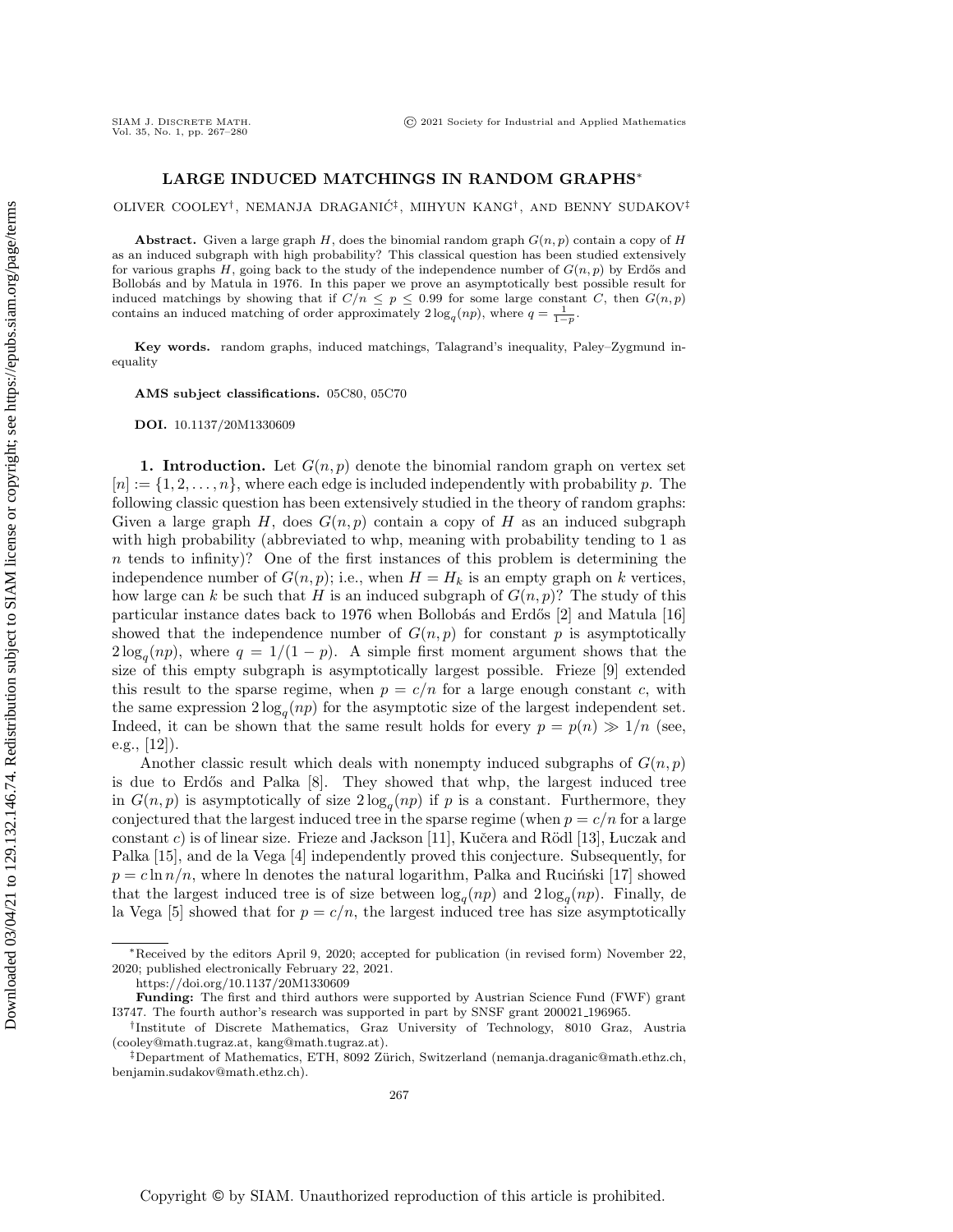$2\log_q(np) \sim 2\frac{\ln c}{c}n$ . Although de la Vega proves his result only for  $p = c/n$ , one can check that his ideas extend to any larger  $p$  as well.

Note that the fact that  $G(n, p)$  contains large induced trees does not give much information on what these trees look like. Therefore, a natural question is whether a given *fixed* large tree is an induced subgraph of  $G(n, p)$ . The first steps in this direction were made by Frieze and Jackson [\[10\]](#page-13-11) and Suen [\[19\]](#page-13-12), who showed that the length of the longest induced path in  $G(n, c/n)$  is linear for c large enough. Luczak [\[14\]](#page-13-13) improved on their results by proving that the length of the longest induced path in  $G(n, c/n)$  is between  $\log_q(np)$  and  $2\log_q(np)$ . For constant p, Rucinski [\[18\]](#page-13-14) showed that the longest induced path in  $G(n, p)$  is of length asymptotically  $2 \log_q(np)$ , which was later extended to all  $p \geq n^{-1/2} (\ln n)^2$  by Dutta and Subramanian in [\[7\]](#page-13-15).

When  $p$  is small, it is natural to require some restriction on the maximum degree  $\Delta (H)$  of H, simply because whp,  $G(n, p)$  does not have any vertices of large degree. In particular, when  $p = c/n$ , a natural case to study is when H is a fixed tree of bounded degree, i.e., a tree with  $\Delta (H) < d$  for some constant d. The second author [\[6\]](#page-13-16) proved that for  $n^{-1/2}(\ln n)^2 \leq p \leq 0.99$  and every fixed bounded degree tree T of size asymptotically  $2\log_q(np)$ ,  $G(n, p)$  contains T with high probability. On the other hand, in sparser random graphs very little is known about induced copies of general large bounded degree trees.

Another natural class of induced subgraphs to look for in  $G(n, p)$  is induced matchings, which are in some sense an interpolation between independent sets and trees. For constant p, it has been shown by Clark [\[3\]](#page-13-17) that whp,  $G(n, p)$  contains induced matchings with  $(2 \pm o(1)) \log_q(np)$  vertices.

In this paper we establish the following result on induced matchings, stating that the largest induced matching in  $G(n, p)$  contains roughly  $2 \log_q(np)$  vertices, which is an asymptotically optimal result.

<span id="page-1-0"></span>THEOREM 1.1. For all  $\varepsilon_0 > 0$ , there exists  $C = C(\varepsilon_0) > 0$  such that whp, the largest induced matching in  $G(n, p)$  contains  $(1 \pm \varepsilon_0) \log_q(np)$  edges, where  $q = \frac{1}{1-p}$ , whenever  $\frac{C}{n} \leq p \leq 0.99$ .

As described above, the size of largest independent sets in random graphs is well understood, and there are also several known results on the size of the largest induced tree for various regimes of  $p$  as well as for the largest induced matching when  $p$  is constant. However, for a fixed (i.e., previously specified) induced bounded degree tree in the sparse regime, we know very little. Our result for induced matchings is the first step in understanding this problem.

For  $p > \frac{(\ln n)^2}{\sqrt{n}}$ , the aforementioned results for independent sets, paths, bounded degree trees, and matchings can be proved using the second moment method. On the other hand, the vanilla second moment calculations break down roughly when  $p \sim \frac{1}{\sqrt{n}}$ , and for smaller  $p$ , all of the aforementioned problems become significantly harder.

Our proof relies on two main ingredients—the second moment method and Talagrand's inequality. Although the second moment method on its own is of little use in sparse regimes, in combination with strong concentration bounds (such as Talagrand's inequality) it yields a nice tool which can be very powerful, as was already demonstrated by Frieze in [\[9\]](#page-13-2).

2. Large induced matching: Proof of Theorem [1.1.](#page-1-0) Note that for constant p, [Theorem 1.1](#page-1-0) is exactly the aforementioned result of Clark [\[3\]](#page-13-17). We will explicitly prove [Theorem 1.1](#page-1-0) for  $p \leq \frac{1}{(\ln n)^3}$  and point out that for larger  $p = o(1)$ , it is enough to use just a standard second moment argument with Chebyshev's inequality, whose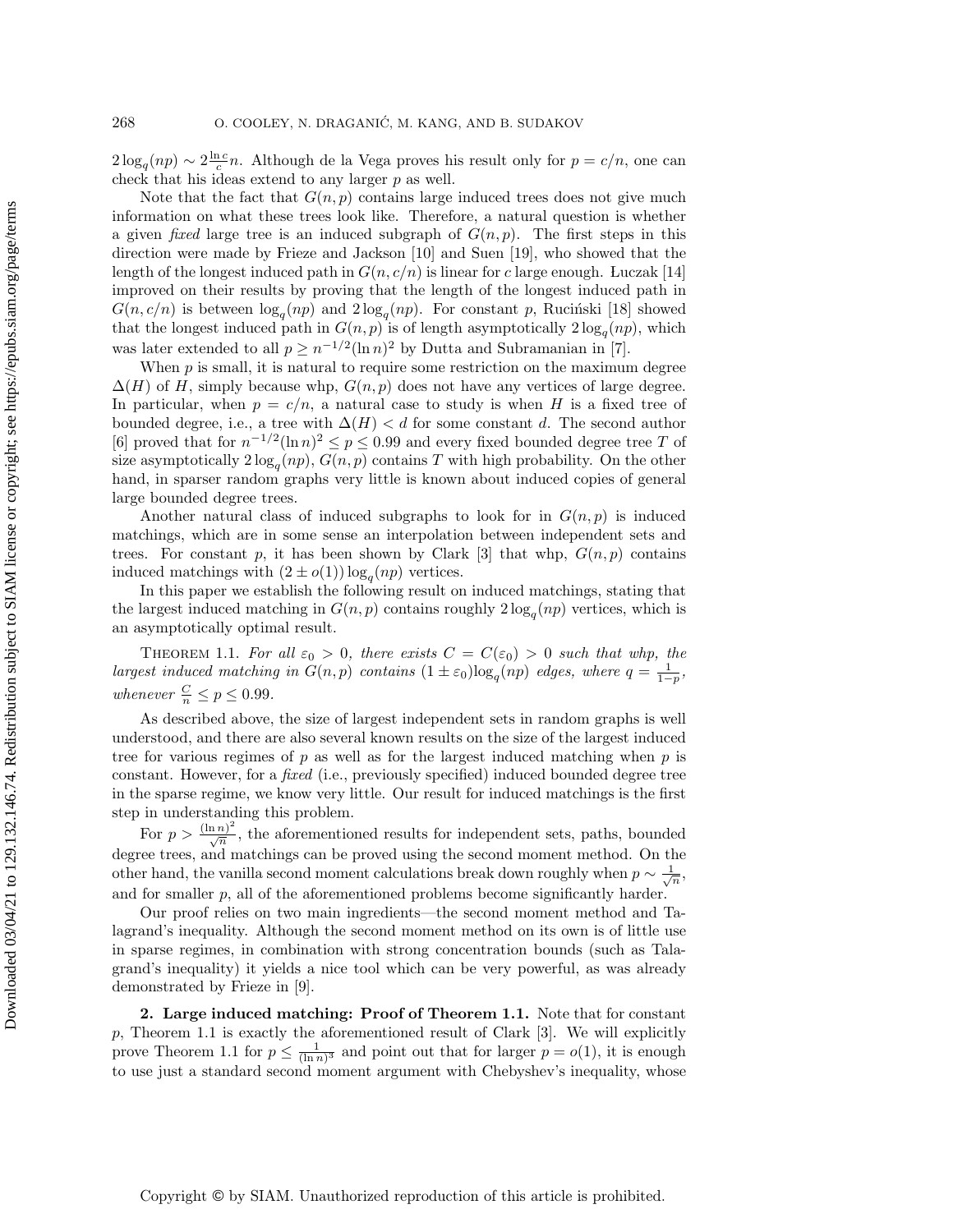calculations are much simpler than those required in the sparser case. Full details can be found in Appendix B of the arXiv submission of this paper, [arXiv:2004.03359.](https://arxiv.org/abs/2004.03359)

Throughout the paper we will use the standard Landau notations  $o(\cdot)$ ,  $O(\cdot)$ ,  $\Theta (\cdot )$ ,  $\Omega (\cdot )$ ,  $\omega (\cdot )$ . When not otherwise explicitly stated, the asymptotics in this notation are with respect to  $n$ . We will also use this notation with asymptotics with respect to  $c$ , in which case we add c explicitly to the notation. For example,  $f = o_c(g)$  means that  $|f|/|g| \xrightarrow{c \to \infty} 0$ . We will omit floors and ceilings when these do not significantly affect the argument.

Given a graph H, we denote by  $\mathcal{M}(H)$  the size of (i.e., the number of edges in) the largest induced matching in H. We want to show that  $\mathcal{M}(G(n, p)) \geq (1 - \varepsilon_0) \log_q(np)$ with high probability. Note that if  $p = o(1)$ , then this is asymptotically equal to  $(1 - \varepsilon_0) \frac{\ln(np)}{p}$  $\frac{np}{p}$ , so we will work with the latter expression to ease notation.

We use the notation  $a \gg b$  to mean that for some implicit function  $f : \mathbb{R} \rightarrow \mathbb{R}$ , we have  $a \geq f(b)$ . We will not determine the function f that we require explicitly, although it could be deduced from a careful analysis of the calculations. For the rest of the paper, we fix the following parameters. Let  $\varepsilon_0 > 0$ , let  $\varepsilon := \frac{\varepsilon_0}{3}$ , and let  $p = c/n$ , where  $c = c(n)$  is a function of n satisfying  $\frac{n}{(\ln n)^3} \geq c \gg \varepsilon^{-1}$ . Let

(2.1) 
$$
k := \frac{(1 - \varepsilon) \ln c}{c} n.
$$

Let  $G \sim G(n, p)$ , and let  $Y_k$  be the random variable which counts the number of induced matchings of size  $k$  in  $G$ . We will prove two lemmas which directly imply our theorem. The first lemma tells us that  $\mathcal{M}(G)$  is well concentrated in the sense that it cannot have both upper and lower tails having large probability.

Lemma 2.1.

<span id="page-2-3"></span>
$$
\mathbb{P}\left(\mathcal{M}(G) \leq k - \varepsilon \frac{\ln c}{c}n\right) \cdot \mathbb{P}\left(\mathcal{M}(G) \geq k\right) \leq \exp\left(-\frac{2n}{c}\right).
$$

We will prove Lemma [2.1](#page-2-0) in section [3](#page-4-0) using an application of Talagrand's inequality.

The second lemma gives a rather weak estimate on the probability that a large matching occurs but which, in combination with [Lemma 2.1,](#page-2-0) is enough to show [The](#page-1-0)[orem 1.1.](#page-1-0)

<span id="page-2-1"></span>Lemma 2.2.

<span id="page-2-0"></span>
$$
\mathbb{P}\left(Y_k > 0\right) \ge \exp\left(-\frac{n}{c}\right).
$$

The proof of [Lemma 2.2](#page-2-1) is based on the second moment method using the Paley-- Zygmund inequality and appears in section [4.](#page-4-1)

Now we show how [Theorem 1.1](#page-1-0) follows from these two lemmas. We begin with a simple first moment calculation. Analogously to  $Y_k$ , for any  $r \in \mathbb{N}$ , let  $Y_r$  denote the number of induced matchings of size  $r$  in  $G$ .

<span id="page-2-2"></span>CLAIM 1. For any positive integer  $r$ , we have

$$
\mathbb{E}[Y_r] = {n \choose 2r} \frac{(2r)!}{r!2^r} p^r (1-p)^{\binom{2r}{2}-r}.
$$

*Proof.* There are  $\binom{n}{2r}(2r-1)!! = \binom{n}{2r} \frac{(2r)!}{r!2^r}$  possible matchings M of size r. Furthermore, in order for M to form an induced matching in  $G(n, p)$ , all r edges must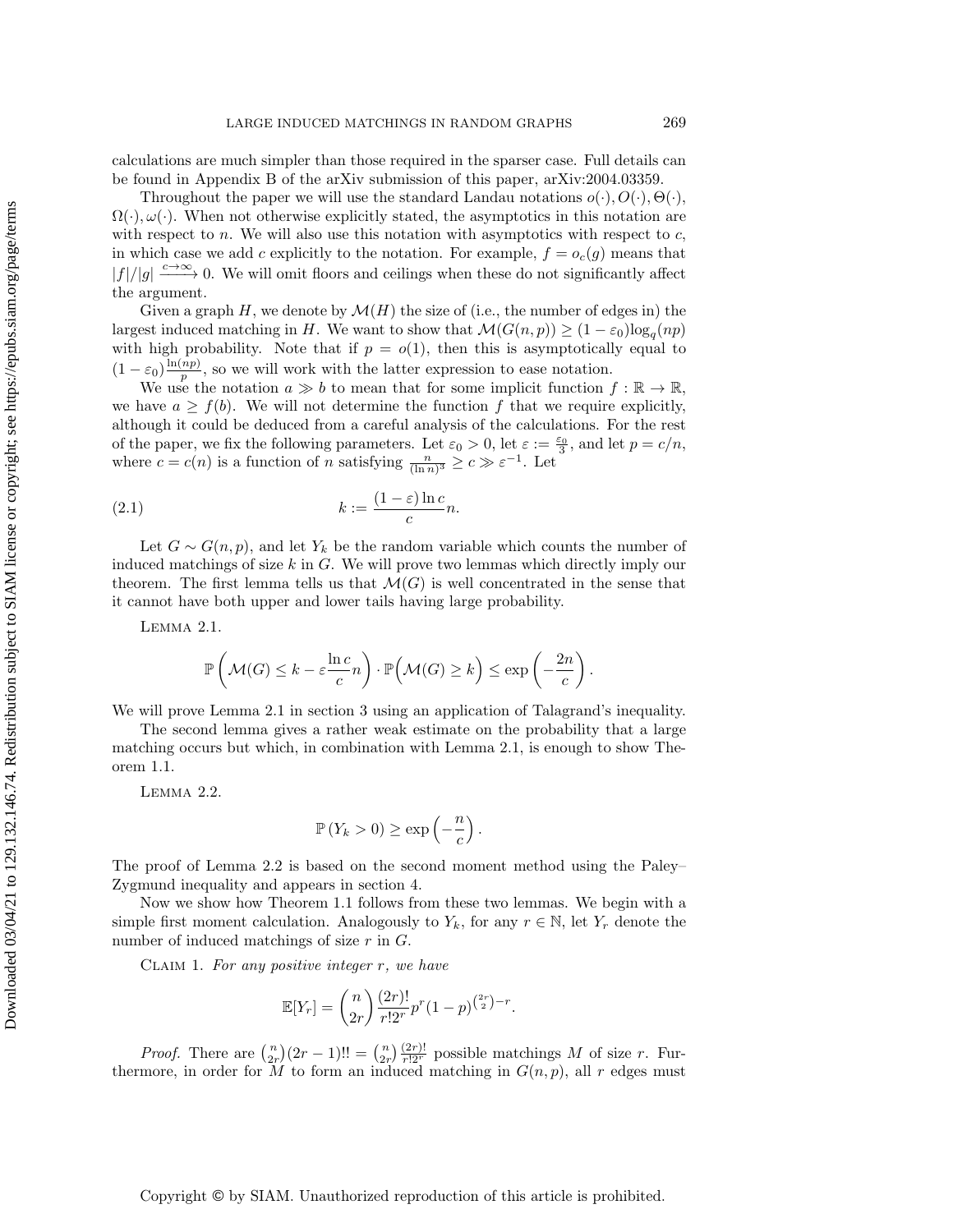be present, and furthermore the remaining  $\binom{2r}{2} - r$  pairs in  $V(M)$  may not be edges of  $G(n, p)$ , which occurs with probability  $p^r(1-p)^{\binom{2r}{2}-r}$ . Combining these two terms gives the claim.  $\Box$ 

Proof of [Theorem](#page-1-0) 1.1. We first prove the upper bound using the first moment method. Setting

$$
r = (1 + \varepsilon_0) \log_q(np) = (1 + \varepsilon_0) \frac{\ln(np)}{-\ln(1 - p)} = \Theta(1) \frac{\ln(np)}{p}
$$

(where the last equality follows since  $p \leq 0.99$ ), let us observe that [Claim 1](#page-2-2) gives

$$
\mathbb{E}[Y_r] = {n \choose 2r} \frac{(2r)!}{r!2^r} p^r (1-p)^{{2r \choose 2}-r} \le \frac{n^{2r}}{(2r)!} \frac{(2r)!}{(2r/e)^r} p^r (1-p)^{r(2r-2)}
$$
  

$$
= {(\Theta(1) \frac{n^2 p (1-p)^{2r}}{r})}^r
$$
  

$$
= {(\Theta(1) \frac{n^2 p (np)^{-2(1+\varepsilon_0)}}{(\ln(np))/p})}^r
$$
  

$$
= {(\Theta(1) \frac{(np)^{-2\varepsilon_0}}{\ln(np)})}^r.
$$

Now if  $p = \Theta \left( n^{-1} \right)$ , then  $r \geq \log_q(np) = \frac{\ln(np)}{-\ln(1-p)} \to \infty$ , and recalling that  $p \geq \frac{C}{n}$ for some  $C = C(\varepsilon_0)$  sufficiently large, we have

$$
\mathbb{E}[Y_r] \le \left(\Theta(1)\frac{C^{-2\varepsilon_0}}{\ln(C)}\right)^r \le \left(\frac{1}{2}\right)^r = o(1).
$$

On the other hand, if  $p = \omega (n^{-1})$ , then we have

$$
\mathbb{E}[Y_r] \le (o(1))^r = o(1).
$$

In both cases an application of Markov's inequality shows that whp,  $Y_r = 0$ , as required.

To prove the lower bound, as mentioned previously we assume that  $p < \frac{1}{(\ln n)^3}$ . Recalling that for  $p = o(1)$  we have

$$
\log_q(np) = \frac{\ln(np)}{\ln\left(\frac{1}{1-p}\right)} = (1+o(1))\frac{\ln(np)}{p},
$$

the two lemmas together imply that

$$
\mathbb{P}\left(\mathcal{M}(G) \le (1 - \varepsilon_0) \log_q(np)\right) \le \mathbb{P}\left(\mathcal{M}(G) \le \left(1 - \frac{2\varepsilon_0}{3}\right) \frac{\ln c}{c}n\right)
$$

$$
= \mathbb{P}\left(\mathcal{M}(G) \le k - \varepsilon \frac{\ln c}{c}n\right)
$$

$$
\stackrel{\text{L.2.1}}{\le} \frac{\exp\left(-\frac{2n}{c}\right)}{\mathbb{P}\left(\mathcal{M}(G) \ge k\right)} = \frac{\exp\left(-\frac{2n}{c}\right)}{\mathbb{P}\left(Y_k > 0\right)} \stackrel{\text{L.2.2}}{\le} \exp\left(-\frac{n}{c}\right),
$$

which tends to zero as required.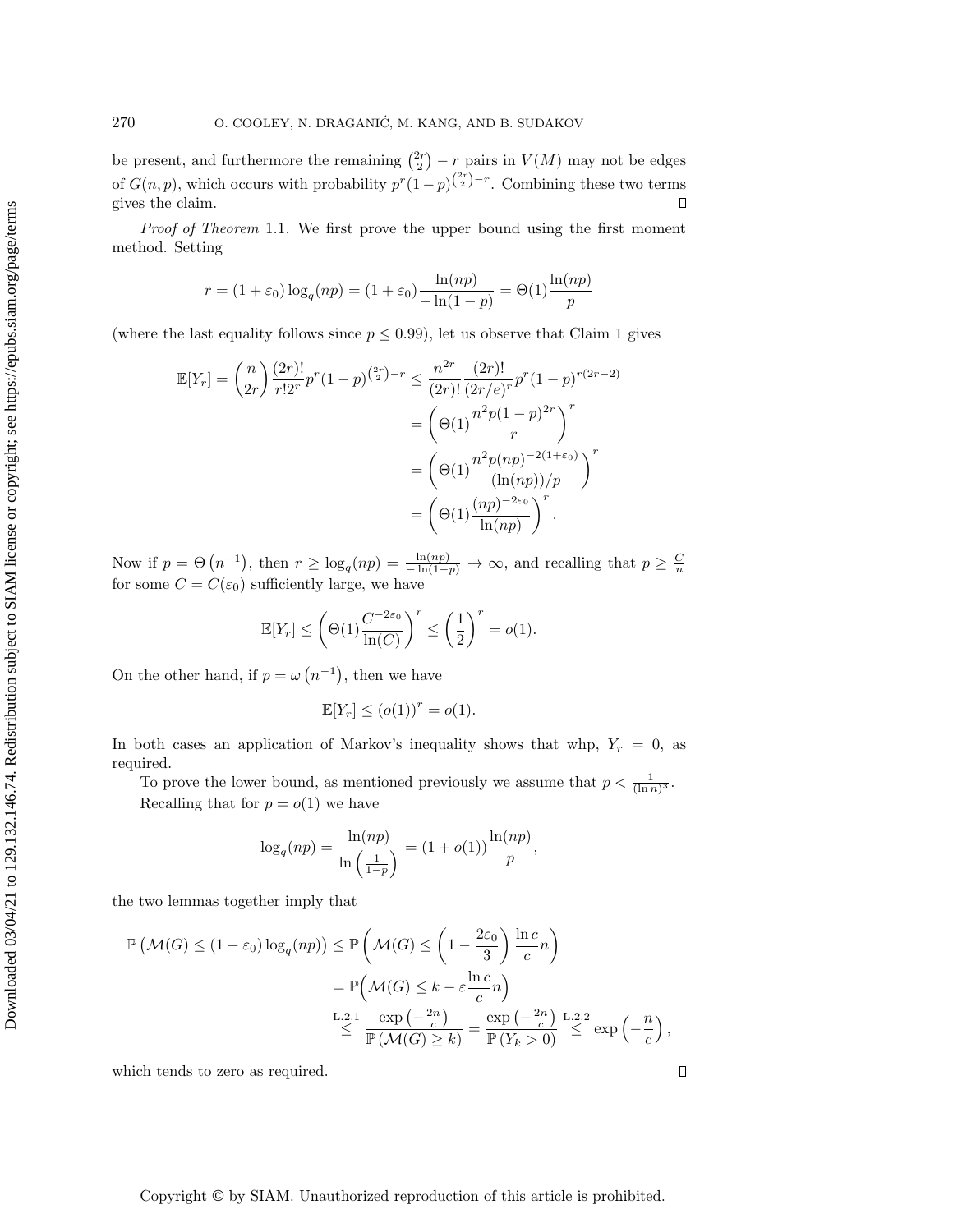<span id="page-4-0"></span>3. Concentration using Talagrand's inequality: Proof of [Lemma 2.1.](#page-2-0) Talagrand's inequality is a useful tool to show that under certain conditions, a random variable is tightly concentrated. We will use it in the form which appears in [\[1\]](#page-13-18).

DEFINITION 3.1. Let  $\Omega = \prod_{i=1}^n \Omega_i$  be a product of probability spaces such that  $\Omega$ has the product measure. Let  $g : \Omega \rightarrow \Bbb R$  and  $f : \Bbb N \rightarrow \Bbb N$  be functions.

- $\bullet$  We say that g is Lipschitz if  $| g(x) g(y)| \leq 1$  for every  $x, y \in \Omega$  which differ in at most one coordinate.
- $\bullet$  We say that g is f-certifiable if for any  $x \in \Omega$  and  $m \in \mathbb{N}$  such that  $g(x) \geq m$ , there exists a set of coordinates  $I \subset [n]$  with  $|I| \leq f(m)$  such that each  $y \in \Omega$ which agrees with x on I also satisfies  $g(y) \geq m$ .

<span id="page-4-2"></span>THEOREM 3.2 (Talagrand). Let X be a Lipschitz random variable on  $\Omega$  which is f-certifiable. Then for all  $\lambda > 0$  and  $b \in \mathbb{N}$ , it holds that

$$
\mathbb{P}\left(X < b - \lambda \sqrt{f(b)}\right) \cdot \mathbb{P}\left(X \ge b\right) \le \exp\left(-\frac{\lambda^2}{4}\right).
$$

In order to prove [Lemma 2.1](#page-2-0) we will regard  $G(n, p)$  as a product of  $n-1$  probability spaces  $Z_i$ ,  $i \in [n - 1]$ . Recall that  $G(n, p)$  is a graph on vertex set [n]. Each  $Z_i$  picks uniformly at random a subset of [i] of size  $Bi(i, p)$ —these are the neighbors of vertex  $i+1$  within [i]. It is easy to see that this is equivalent to  $G(n, p)$ .

*Proof of [Lemma](#page-2-0) 2.1.* Let  $G \sim G(n, p)$ . Then the random variable  $\mathcal{M} = \mathcal{M} (G)$  is Lipschitz. Indeed, note that by changing a particular  $Z_i$ , one can change  $\mathcal M$  only by at most 1 since if  $G'$  is obtained from G by changing some edges adjacent to vertex  $i+1$  and if M is a largest matching in G, then certainly M', which is obtained from M by deleting  $i + 1$  and its partner if it lies in M, is a matching in  $G'$ , and therefore  $\mathcal M (G') \geq \mathcal M (G) - 1$ . By symmetry, also  $\mathcal M (G') \leq \mathcal M (G) + 1$ .

Furthermore, if  $\mathcal{M} \geq m$ , then there exists a set  $S \subset V (G)$  of 2m vertices which induces a matching of size m. By fixing  $Z_{i-1}$  for each  $i \in S$  (where we interpret  $Z_0$  as an empty random variable), changing other coordinates can only increase the largest induced matching in G. Therefore, M is f-certifiable with  $f(m) = 2m$ . This means that we can apply [Theorem 3.2](#page-4-2) with parameters  $b = k$  and  $\lambda = \varepsilon \frac{\ln c}{\sqrt{2}}$  $\frac{\ln c}{c\sqrt{2k}}n$ , and observing that  $\lambda \sqrt{f(b)} = \varepsilon \frac{\ln c}{c} n$  we obtain

$$
\mathbb{P}\left(\mathcal{M} < k - \varepsilon \frac{\ln c}{c}n\right) \cdot P\left(\mathcal{M} \ge k\right) \le \exp\left(-\frac{\lambda^2}{4}\right)
$$
\n
$$
= \exp\left(-\frac{\varepsilon^2 (\ln c)^2 n^2}{8c^2 k}\right)
$$
\n
$$
\stackrel{(2.1)}{=} \exp\left(-\frac{\varepsilon^2}{8(1-\varepsilon)}\frac{\ln c}{c}n\right) \le \exp\left(-\frac{2n}{c}\right),
$$
\nich completes the proof.

which completes the proof.

<span id="page-4-1"></span>4. Second moment method: Proof of [Lemma 2.2.](#page-2-1) Consider the family  $\{ M_i \mid i \in I \}$  of all sets of k unordered disjoint pairs of vertices in G, i.e., the family of possible matchings of size k. For  $i \in I$ , let  $X_i$  be the indicator random variable which indicates that the pairs in  $M_i$  form an induced matching in G. In particular, it holds that  $Y_k = \sum_{i \in I} X_i$ . The main difficulty is to prove the following.

<span id="page-4-4"></span><span id="page-4-3"></span>Lemma 4.1.

(4.1) 
$$
\frac{\sum_{i\in I} \mathbb{E}[X_i|X_1=1]}{\mathbb{E}[Y_k]} \le \exp\left(\frac{n}{c}\right).
$$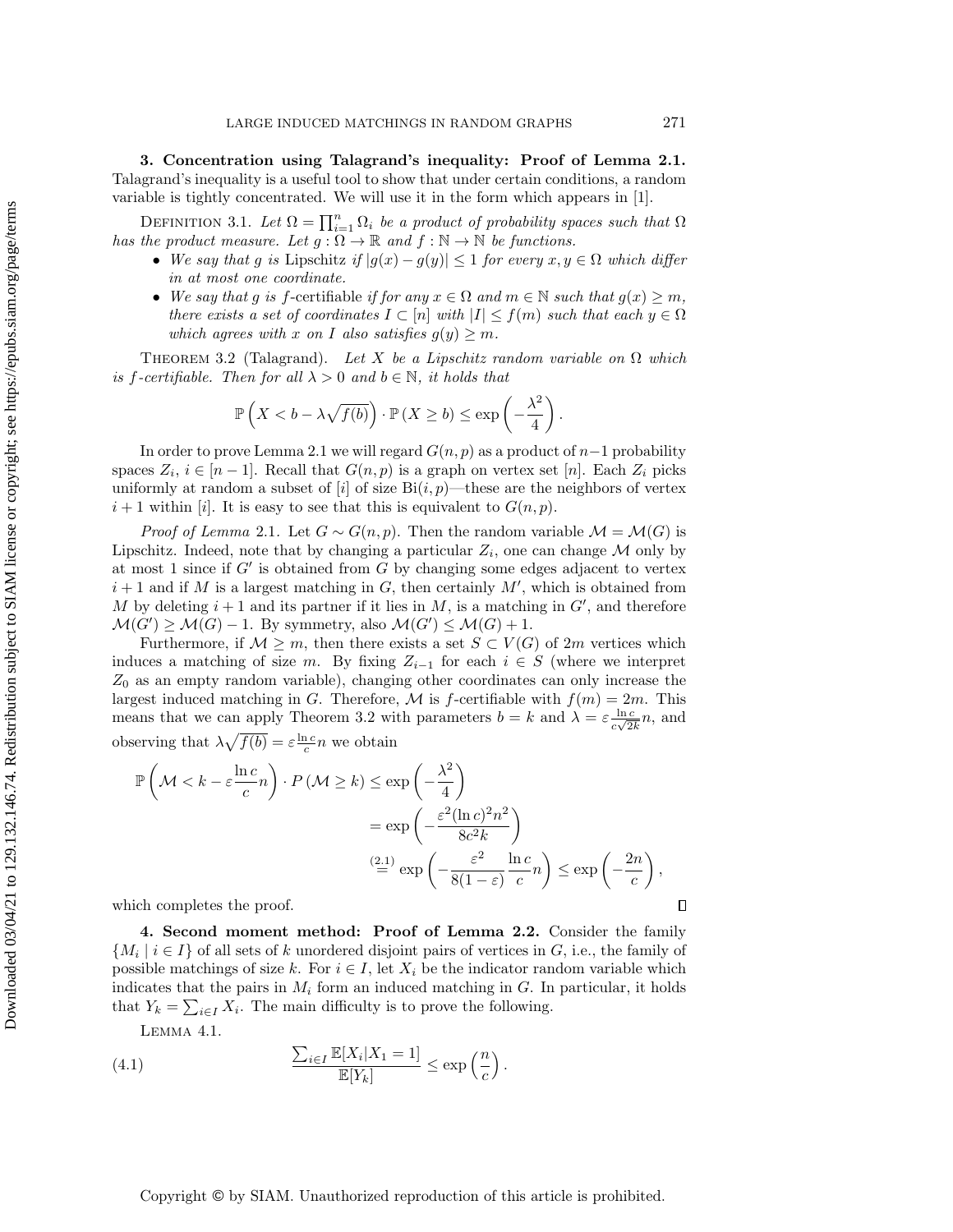Proof of [Lemma](#page-2-1) 2.2. We will use the well-known inequality

(4.2) 
$$
\mathbb{P}(Y_k > 0) \ge \frac{\mathbb{E}[Y_k]^2}{\mathbb{E}[Y_k^2]},
$$

which can be deduced, for example, as a special case of the Paley-Zygmund inequality. We now observe that

<span id="page-5-0"></span>
$$
\mathbb{E}[Y_k^2] = \sum_{i,j \in I} \mathbb{E}[X_i X_j] = \sum_{j \in I} \sum_{i \in I} \mathbb{E}[X_i | X_j = 1] \mathbb{E}[X_j]
$$
  
= 
$$
\sum_{j \in I} \sum_{i \in I} \mathbb{E}[X_i | X_1 = 1] \mathbb{E}[X_1]
$$
  
= 
$$
|I| \cdot \mathbb{E}[X_1] \sum_{i \in I} \mathbb{E}[X_i | X_1 = 1] = \mathbb{E}[Y_k] \sum_{i \in I} \mathbb{E}[X_i | X_1 = 1].
$$

Therefore, using [Lemma 4.1,](#page-4-3) we obtain

$$
\mathbb{P}(Y_k > 0) \stackrel{(4.2)}{\geq} \left(\frac{\mathbb{E}[Y_k^2]}{\mathbb{E}[Y_k]^2}\right)^{-1} = \left(\frac{\sum_{i \in I} E[X_i | X_1 = 1]}{\mathbb{E}[Y_k]}\right)^{-1} \stackrel{(4.1)}{\geq} \exp\left(-\frac{n}{c}\right)
$$

 $\Box$ 

as required.

To prove [Lemma 4.1,](#page-4-3) we will consider the numerator and denominator separately in the next subsection.

4.1. Conditional expectation. In this subsection we will give an explicit expression for the numerator in the left-hand side of [\(4.1\)](#page-4-4); for the denominator, we will just substitute the expression from [Claim 1.](#page-2-2) We begin with the following lemma, whose proof forms the main part of this subsection.

<span id="page-5-2"></span>LEMMA 4.2. Given  $\ell, s \in \mathbb{N}_0$  with  $\ell + s \leq k$ , let us define  $a_{\ell, s} = a_{\ell, s}(n, p, k, c, \varepsilon )$ by

$$
a_{\ell,s} := 2^{\ell+2s-k} \frac{k!}{\ell!s!((k-\ell-s)!)^2} \cdot \frac{(n-2k)!}{(n-4k+2\ell+s)!} p^k
$$

$$
\left(\frac{k}{(1-\varepsilon)\ln c}\right)^{\ell} (1-p)^{\binom{2k}{2}-k-\left(\binom{2\ell+s}{2}-\ell\right)}.
$$

Then

$$
\sum_{i \in I} \mathbb{E}[X_i | X_1 = 1] = \sum_{\ell=0}^k \sum_{s=0}^{k-\ell} a_{\ell,s}.
$$

We first determine which  $i \in I$  give a nonzero contribution to  $\sum_{i \in I} \mathbb{E}[X_i | X_1 = 1].$ DEFINITION 4.3. We say that  $M_i$  is compatible with  $M_1$  if

- 1.  $M_i$  contains no pair  $\{ u, v \}$  whose vertices lie in different pairs of  $M_1$ ;
- 2.  $M_1$  contains no pair  $\{ u, v\}$  whose vertices lie in different pairs of  $M_i$ .

<span id="page-5-1"></span>As a consequence of this definition, we observe that we can classify the pairs of  $M_i$  into types according to their intersection with  $M_1$ . More precisely, for any  $i \in I$ , denote by  $V(M_i)$  the set of vertices contained in some pair of  $M_i$ . Then we have the following.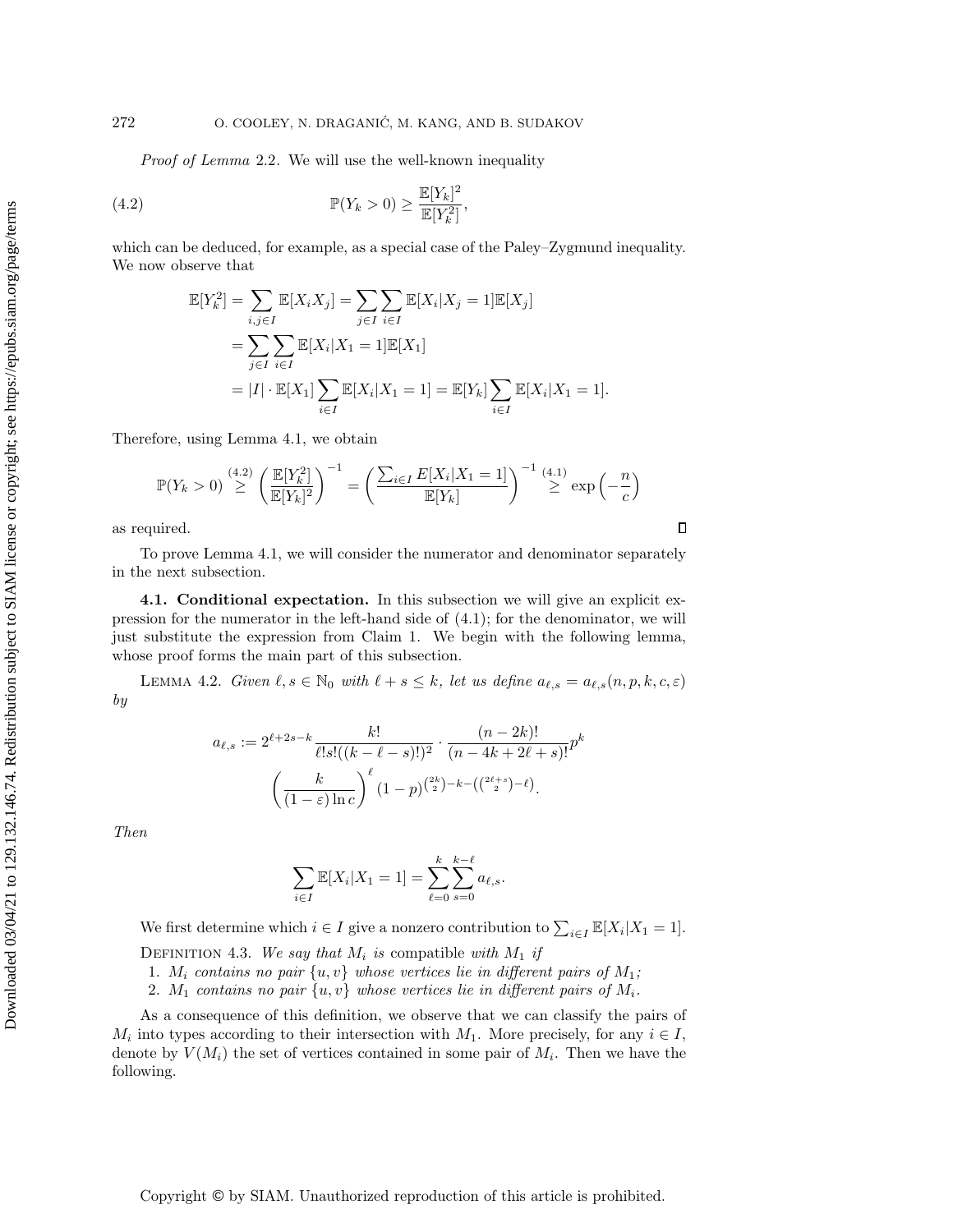<span id="page-6-0"></span>

FIG. 1. Type  $(A)$ ,  $(B)$ , and  $(C)$  pairs illustrated as plain, dashed, and dotted lines, respectively. Pairs which are in  $M_1$  but not in  $M_i$  are thick.

 $\overline{D}$   $\overline{J}$   $\overline{J}$   $\overline{J}$   $\overline{J}$   $\overline{J}$   $\overline{J}$   $\overline{J}$   $\overline{J}$   $\overline{J}$   $\overline{J}$   $\overline{J}$   $\overline{J}$   $\overline{J}$   $\overline{J}$   $\overline{J}$   $\overline{J}$   $\overline{J}$   $\overline{J}$   $\overline{J}$   $\overline{J}$   $\overline{J}$   $\overline{J}$   $\overline{J}$   $\overline{$ (see Figure  $\mathbf{r}$  $\frac{1}{1}$ . *Remark* 4.4. If  $M_i$  is compatible with  $M_1$ , then  $M_i$  only contains the following s of pairs (see Figure 1): types of pairs (see [Figure 1\)](#page-6-0):<br>(A) pairs from  $M$ . <sup>≥</sup> exp

<span id="page-6-4"></span><span id="page-6-2"></span><span id="page-6-1"></span> $(A)$  pairs from  $M_1$ ;

(B) pairs which contain one vertex from  $V(M_1)$  and one vertex outside  $V(M_1)$ ;

(C) pairs with no vertex in  $V(M_1)$ .

Furthermore, the only pairs of  $M_1$  whose endpoints both lie in  $V(M_i)$  are also pairs of  $M_i$  (or, equivalently, conditions (A), (B), and (C) also hold with  $M_1$  and  $M_i$  switched).

CLAIM 2. If  $M_i$  is not compatible with  $M_1$ , then  $\mathbb E [X_i | X_1 = 1] = 0$ .

*Proof.* If  $M_i$  violates the first condition of compatibility with  $M_1$ , i.e., if  $M_i$  $\overline{P}(u,v)$ . If  $M_i$  violates the first condition of compatibility with  $M_1$ , i.e., if  $M_i$  contains a pair of vertices  $\{u, v\}$  from different pairs in  $M_1$ , then under the assumption that  $X_1 = 1$ , since  $M_1$  is an *induced* matching, certainly  $\{u, v\}$  is not an edge in G; hence,  $X_i = 0$ . By symmetry, if the second condition is violated, it is also not possible that  $X_i = X_1 = 1$ . that  $X_i = X_1 = 1$ .  $\Box$ 

We may therefore restrict our attention to matchings  $M_i$  that are compatible with  $M_1$ . Next we define an equivalence relation on I (or more precisely on the subset of those  $i \in I$  such that  $M_i$  is compatible with  $M_1$ ) such that for each i in the same equivalence class, the expression  $\mathbb{E}[X_i | X_1 = 1]$  is the same.

DEFINITION 4.5. Define  $I(\ell, s)$  to be the set of  $i \in I$  such that  $M_i$  is compatible with  $M_1$  and has exactly  $\ell$  pairs of vertices which are of type [\(A\)](#page-6-1) and s pairs of  $167$  intersection with M1. More precisely,  $14.4$ .  $type$  [\(B\)](#page-6-2) (see [Remark](#page-5-1) 4.4).

1 nus, we nave Thus, we have

<span id="page-6-3"></span>(4.3) 
$$
\sum_{i \in I} \mathbb{E}[X_i | X_1 = 1] = \sum_{\ell, s} \sum_{i \in I(\ell, s)} \mathbb{E}[X_i | X_1 = 1].
$$

Now for fixed  $\ell, s$ , we can handle the conditional expectation with the following  $\frac{1}{2}$  conditions (A), (B) and  $\frac{1}{2}$ claim.

<span id="page-6-5"></span>CLAIM 3. For  $i \in I(\ell , s)$ , we have

(4.4) 
$$
\mathbb{E}[X_i|X_1=1] = p^k \left(\frac{k}{(1-\varepsilon)\ln c}\right)^{\ell} (1-p)^{\binom{2k}{2}-k-\left(\binom{2\ell+s}{2}-\ell\right)}.
$$

*Proof.* Conditioning on the event that  $X_1 = 1$ , we observe that the  $\ell$  pairs of type  $(A)$  are already automatically present as edges because they are pairs of  $M_1$ , but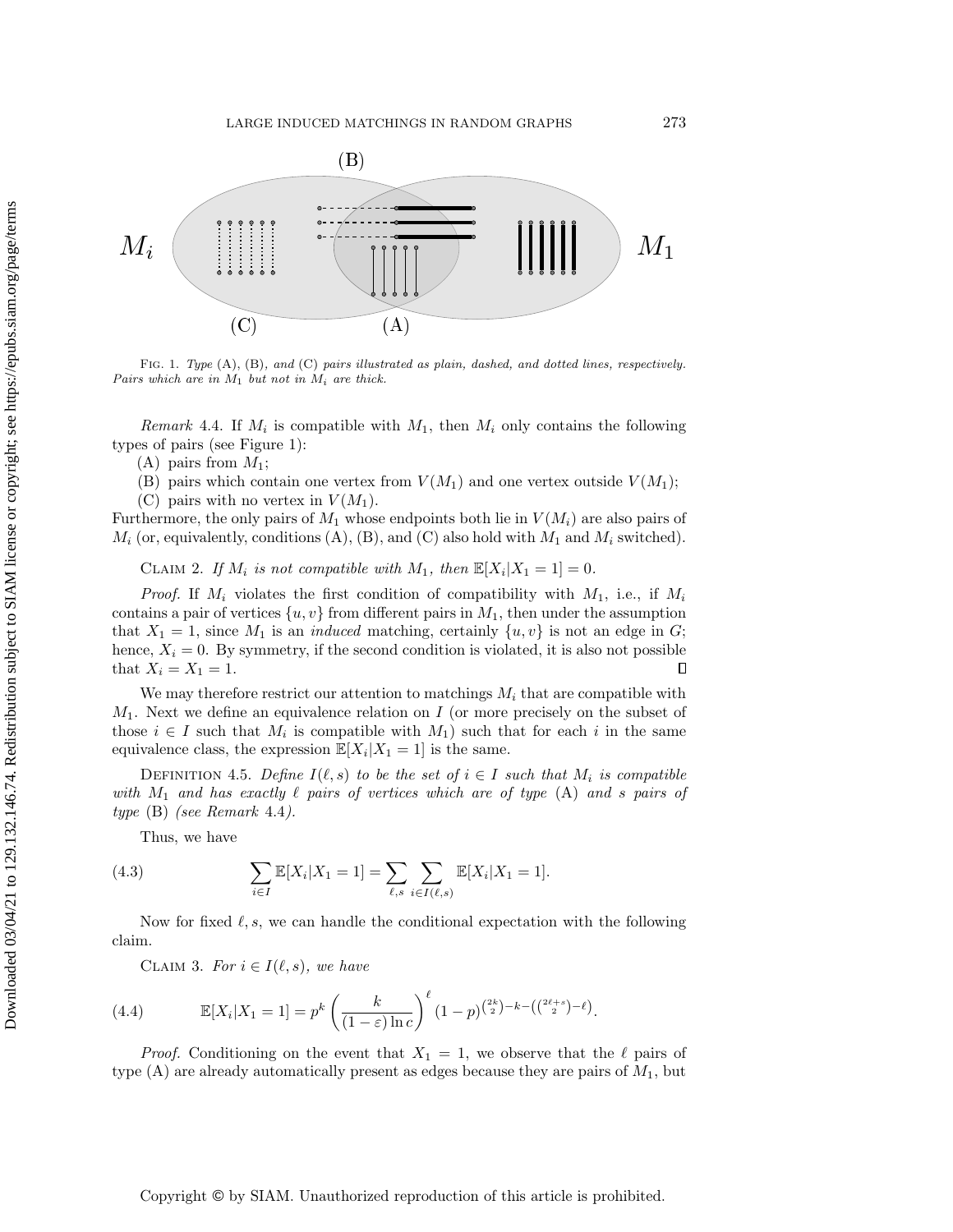we require a further  $k - \ell$  pairs to be present as edges, which occurs with probability  $p^{k-\ell} = p^k(\frac{k}{(1-\varepsilon)\ln c})^{\ell}$ . Furthermore, we require all of the  $\binom{2k}{2} - k$  pairs which lie within  $V(M_i)$  but are not in the matching  $M_i$  to be nonedges of  $G(n, p)$ ; however, those pairs that lie inside  $V(M_1)$ , of which there are  $\binom{2\ell+s}{2} - \ell$ , are already guaranteed to be nonedges by the conditioning on  $X_1 = 1$ . Thus, the probability that all appropriate pairs are nonedges is  $(1-p)^{\binom{2k}{2}-k-(\binom{2\ell+s}{2}-\ell)}$ . Multiplying the two terms together, we obtain the statement of the claim.  $\Box$ 

The sum over  $I(\ell , s)$  in [\(4.3\)](#page-6-3) is dealt with using the following result.

<span id="page-7-0"></span>CLAIM 4. Let  $\ell, s \in \mathbb{N}_0$ . (i) If  $\ell + s > k$ , then  $| I(\ell , s)| = 0$ .

(ii) If  $\ell + s \leq k$ , then

(4.5) 
$$
|I(\ell, s)| = 2^{\ell+2s-k} \frac{k!}{\ell! s! ((k-\ell-s)!)^2} \cdot \frac{(n-2k)!}{(n-4k+2\ell+s)!}.
$$

*Proof.* The first statement is clear since in order for i to lie in  $I(\ell , s)$ , the matching  $M_i$  must contain  $\ell$  pairs of type [\(A\)](#page-6-1) and s pairs of type [\(B\)](#page-6-2) but k pairs in total.

For the second statement, observe that there are  $\binom{k}{\ell}$  ways of choosing the  $\ell$ pairs of type  $(A)$ . We subsequently choose the s endpoints within  $M_1$  of pairs of type [\(B\),](#page-6-2) for which there are  $\binom{k - \ell}{s} 2^s$  possible choices. For the other endpoints of these s pairs, we have  $\binom{n - 2k}{s}$  choices for the vertices outside  $V(M_1)$  and s! ways of matching them with the s endpoints already chosen within  $V(M_1)$ . Finally, we have  $\begin{pmatrix} n - 2k - s \\ 2k - 2\ell - 2s \end{pmatrix}$  ways of choosing the vertices for the remaining  $k - \ell - s$  pairs of type [\(C\)](#page-6-4) (while avoiding  $V(M_1)$  and the further s vertices chosen for pairs of type [\(B\)](#page-6-2) and  $(2k - 2\ell - 2s - 1)!! = \frac{(2k - 2\ell - 2s)!}{(k - \ell - s)!2^{k - \ell - s}}$  ways of choosing a perfect matching on these vertices. Collecting all these terms gives

$$
|I(\ell, s)| = {k \choose \ell} {k - \ell \choose s} 2^s {n - 2k \choose s} s! {n - 2k - s \choose 2k - 2\ell - 2s} \frac{(2k - 2\ell - 2s)!}{(k - \ell - s)! 2^{k - \ell - s}}
$$
  
= 
$$
\frac{k!}{\ell! s! (k - \ell - s)!} 2^s \frac{(n - 2k)!}{(n - 4k + 2\ell + s)! (k - \ell - s)! 2^{k - \ell - s}}
$$
  
= 
$$
2^{\ell + 2s - k} \frac{k!}{\ell! s! ((k - \ell - s)!)^2} \cdot \frac{(n - 2k)!}{(n - 4k + 2\ell + s)!}
$$

 $\Box$ 

as claimed.

We can combine the two previous claims to prove [Lemma 4.2.](#page-5-2)

Proof of [Lemma](#page-5-2) 4.2. Observe that the statement of [Lemma 4.2](#page-5-2) follows directly by applying [\(4.3\)](#page-6-3) and [Claims 3](#page-6-5) and [4.](#page-7-0) П

Now let us define  $b_{\ell, s} = b_{\ell, s}(n, p, k, c, \varepsilon)$  by

<span id="page-7-2"></span>
$$
b_{\ell,s} := a_{\ell,s} \frac{k! 2^k}{(2k)! \binom{n}{2k}} p^{-k} (1-p)^{-\binom{2k}{2} + k}
$$
  
(4.6)

$$
=2^{\ell+2s}\frac{(k!)^2}{\ell!s!((k-\ell-s)!)^2}\cdot\frac{((n-2k)!)^2}{n!(n-4k+2\ell+s)!}\left(\frac{k}{(1-\varepsilon)\ln c}\right)^{\ell}(1-p)^{-\binom{2\ell+s}{2}+\ell}.
$$

<span id="page-7-1"></span>Then we have the following immediate consequence of [Lemma 4.2](#page-5-2) and [Claim 1](#page-2-2) (applied with  $r = k$ ).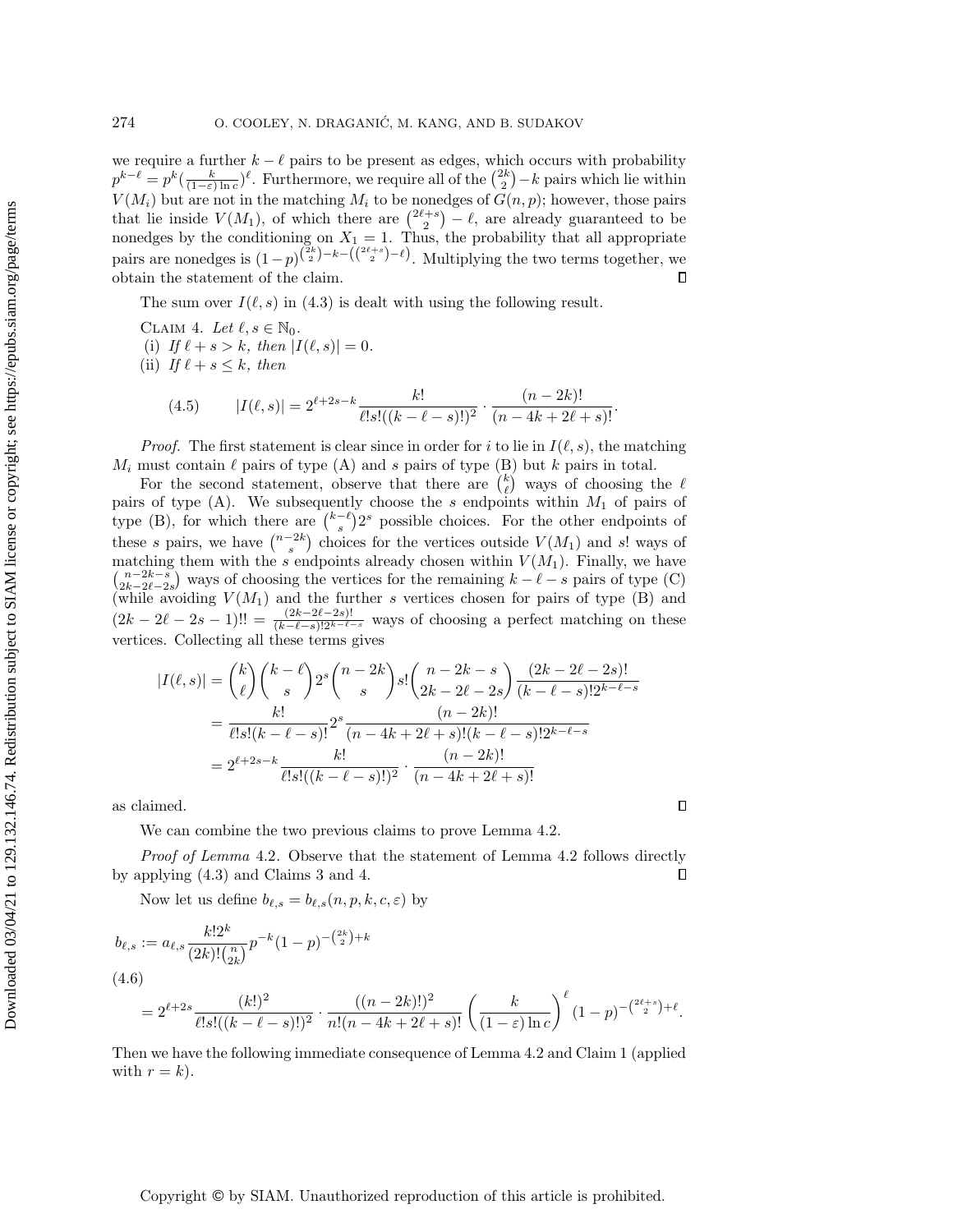Corollary 4.6.

$$
\frac{\sum_{i \in I} \mathbb{E}[X_i | X_1 = 1]}{\mathbb{E}[Y_k]} = \sum_{\ell=0}^k \sum_{s=0}^{k-\ell} b_{\ell,s}.
$$

4.2. Analyzing the summands. Given [Corollary 4.6,](#page-7-1) we will aim to bound each of the summands  $b_{\ell,s}$ , which is the goal of this subsection.

<span id="page-8-2"></span>LEMMA 4.7. For any  $\ell, s \in \mathbb{N}_0$  satisfying  $\ell + s \leq k$ , we have

$$
b_{\ell,s} \le \exp\left(\frac{n}{2c}\right).
$$

In the main argument we will use some approximations which are not well-defined if any one of s,  $\ell$  or  $k - \ell - s$  is 0, so we first deal with such terms by comparing them to others.

<span id="page-8-0"></span>CLAIM 5. For any  $\ell, s \in [k]_0$  with  $\ell + s \leq k$ , we have

$$
b_{\ell,s} \le n^9 \max_{\substack{1 \le i \le k-2 \\ 1 \le j \le k-i-1}} b_{i,j}.
$$

To prove this claim, it suffices to compare terms on the "boundary," i.e., when  $\ell = 0$ , when  $s = 0$ , or when  $\ell + s = k$ , with other terms. For example, it is elementary to check that for  $0 \leq \ell \leq k - 1$ , we have  $b_{\ell,0} \leq n \cdot b_{\ell,1}$ . In other words, we may "move" from  $s = 0$  to  $s = 1$  at a cost of a multiplicative factor n. By making at most three such moves, each at a cost of at most  $n^3$ , we can reach the interior of the region, i.e.,  $1 \leq \ell, s \leq k - 1$  and  $\ell + s \leq k - 1$ , from any point on the boundary. We omit the details, which are an elementary but tedious exercise in calculation. For the interested reader, these details can be found in Appendix A of the arXiv submission of this paper, [arXiv:2004.03359.](https://arxiv.org/abs/2004.03359)

In particular, [Claim 5](#page-8-0) allows us to restrict our attention to the case when  $\ell, s, k \ell - s \neq 0.$ 

<span id="page-8-1"></span>PROPOSITION 4.8. If  $1 \leq \ell, s \in \Bbb N$  and  $\ell + s \leq k - 1$ , then

$$
b_{\ell,s} \le \exp\left(\frac{n}{3c}\right).
$$

*Proof.* We will write  $P(n)$  for any term that is polynomial in n (i.e., there exists a polynomial Q such that  $\frac{1}{Q(n)} \leq P(n) \leq Q(n)$  for sufficiently large n). Since  $\ell , s , k \ell - s \neq 0$ , we may apply Stirling's approximation to various terms in [\(4.6\)](#page-7-2) and obtain

$$
b_{\ell,s} = 2^{\ell+2s} \frac{P(k) \left(\frac{k}{e}\right)^{2k}}{\left(\frac{\ell}{e}\right)^{\ell} \left(\frac{s}{e}\right)^{s} \left(\frac{k-\ell-s}{e}\right)^{2(k-\ell-s)}} \cdot \frac{P(n) \left(\frac{n-2k}{e}\right)^{2(n-2k)}}{\left(\frac{n}{e}\right)^{n} \left(\frac{n-4k+2\ell+s}{e}\right)^{n-4k+2\ell+s}}
$$

$$
\cdot \left(\frac{k}{(1-\varepsilon)\ln c}\right)^{\ell} (1-p)^{-\binom{2\ell+s}{2}+\ell}
$$

$$
= P(n) 2^{\ell+2s} \frac{e^{\ell} k^{2k+\ell}}{\ell^{\ell} s^{s} (k-\ell-s)^{2(k-\ell-s)}} \cdot \frac{(n-2k)^{2(n-2k)}}{n^{n} (n-4k+2\ell+s)^{n-4k+2\ell+s}}
$$

$$
\cdot \left(\frac{1}{(1-\varepsilon)\ln c}\right)^{\ell} (1-p)^{-\binom{2\ell+s}{2}+\ell}
$$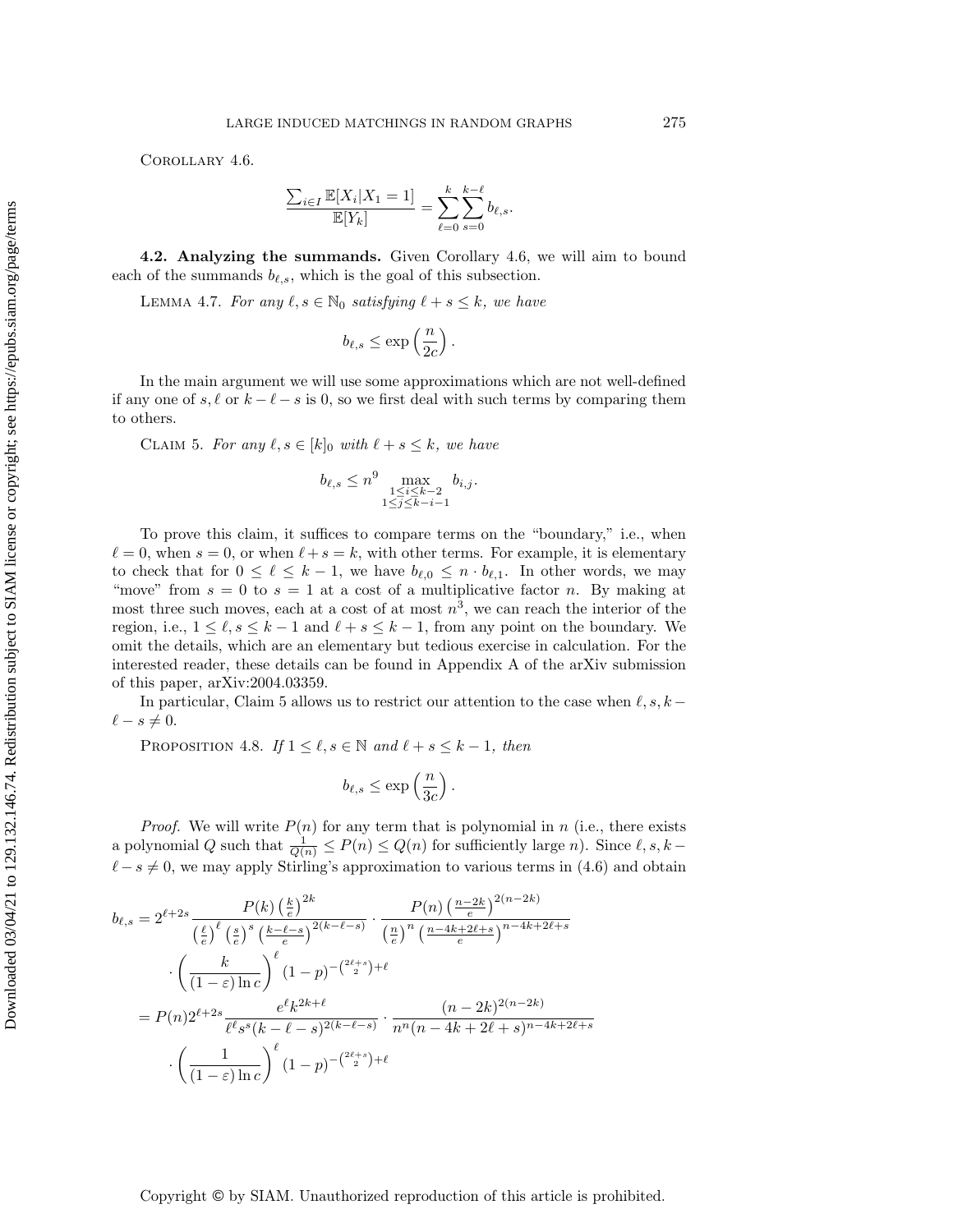$$
= P(n) \frac{\left(\frac{k}{\ell}\right)^{\ell} \left(\frac{k}{s}\right)^{s} \left(\frac{k}{k-\ell-s}\right)^{2(k-\ell-s)} \left(\frac{n-2k}{n}\right)^{n} \left(\frac{n-2k}{n-4k+2\ell+s}\right)^{n-4k+2\ell+s}}{\left(\frac{n-2k}{k}\right)^{2\ell+s}} 2^{2s}
$$

$$
\cdot \left(\frac{2e(1-p)}{(1-\varepsilon)\ln c}\right)^{\ell} (1-p)^{-\binom{2\ell+s}{2}}
$$

$$
= P(n) \frac{e^{\ell \ln(k/\ell)+s\ln(k/s)}(1+\frac{\ell+s}{k-\ell-s})^{2(k-\ell-s)}(1-\frac{2k}{n})^{n} (1+\frac{2k-2\ell-s}{n-4k+2\ell+s})^{n-4k+2\ell+s}}{\left(\frac{n-2k}{k}\right)^{2\ell+s}(1-p)^{\binom{2\ell+s}{2}}}
$$

$$
2^{2s}
$$

$$
\left(\frac{2e(1-p)}{(1-\varepsilon)\ln c}\right)^{\ell}.
$$

Let us observe that  $\frac{2e(1-p)}{(1-\varepsilon)\ln c} \leq 1$  for sufficiently large c, so for an upper bound we may ignore the final term. For what remains, we will use the inequalities  $e^{-x-x^2} \leq$  $1 - x \leq e^{-x - x^2/2}$  and  $1 + x \leq e^{x - x^2/2 + x^3/3} \leq e^x$ , which hold for all positive  $x < 1/2$ , and indeed the inequality  $1 + x \leq e^x$  holds for any real number x. Thus, observing that  $\ln(P(n)) = \Theta(\ln n)$ , we obtain

$$
\ln(b_{\ell,s}) \leq \Theta(\ln n) + \ell \ln\left(\frac{k}{\ell}\right) + s \ln\left(\frac{k}{s}\right) + 2(\ell+s) - \left(2k + \frac{2k^2}{n}\right) + (2k - 2\ell - s) - \frac{(2k - 2\ell - s)^2}{2(n - 4k + 2\ell + s)} + \frac{(2k - 2\ell - s)^3}{3(n - 4k + 2\ell + s)^2} + 2s \ln 2 - \ln\left(\frac{n - 2k}{k}\right)(2\ell+s) - \left(-\frac{c}{n} - \frac{c^2}{n^2}\right)\frac{(2\ell+s)^2}{2} + 2s \ln 2 - \ln\left(\frac{k}{\ell}\right) + s \ln\left(\frac{k}{s}\right) + s - \frac{2k^2}{n} - \frac{(2k - 2\ell - s)^2}{2n} + \frac{3k^3}{n^2} + 2s \ln 2 - \ln\left(\frac{n - 2k}{k}\right)(2\ell+s) + \frac{c}{n}\left(1 + \frac{\varepsilon}{2}\right)\frac{(2\ell+s)^2}{2}
$$
\n(4.7) 
$$
= F + o_c\left(\frac{1}{c}\right)n,
$$

<span id="page-9-1"></span>where we define

<span id="page-9-0"></span>(4.8)

$$
F = F(n, k, c, \ell, s)
$$
  
 :=  $\ell \ln\left(\frac{k}{\ell}\right) + s \ln\left(\frac{k}{s}\right) + s + 2s \ln 2 + \frac{c}{n} \left(1 + \frac{\varepsilon}{2}\right) \frac{(2\ell + s)^2}{2} - \ln\left(\frac{n - 2k}{k}\right) (2\ell + s).$ 

Our aim is to bound  $F$  from above—we will have two cases depending on how large  $2\ell + s$  is.

Case I:  $2\ell + s = \omega_c \left( \frac{1}{\ln c} \right) k$ .

In this case the last term will outweigh all the positive terms in expression [\(4.8\)](#page-9-0), so F will be negative. Indeed,

$$
\ln\left(\frac{n-2k}{k}\right)(2\ell+s) = (1 - o_c(1))(\ln c)(2\ell + s),
$$

and we first claim that this expression dominates the first two positive terms. To see this, set  $g(x) := x \ln(k/x)$ , and observe that  $g'(x) = \ln(k/x) - 1$  and  $g''(x) = -1/x <$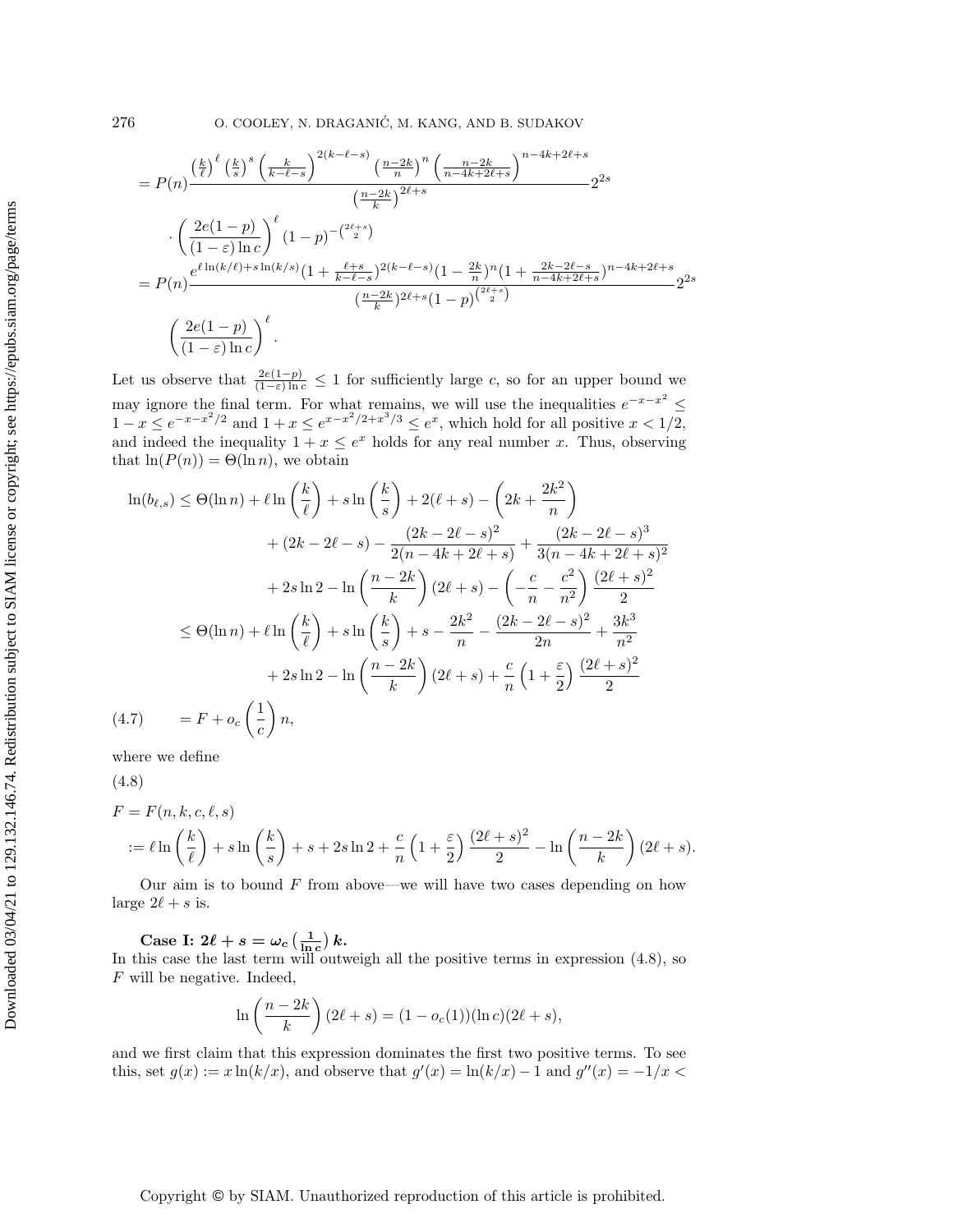0. Therefore, g attains its maximum when  $\ln(k/x) - 1 = 0$ , i.e., when  $x = k/e$ , which implies that for all  $x, g(x) \leq g(k/e) = k/e$ . Therefore,

$$
\ell \ln \left( \frac{k}{\ell} \right) + s \ln \left( \frac{k}{s} \right) \le \frac{2k}{e} \le o_c(\ln c)(2\ell + s).
$$

Since  $s + 2s \ln 2 \leq 3k = o_c(\ln c)(2\ell + s)$  is also comparatively small, the only term which remains is  $\frac{c}{n}\left( 1 + \frac{\varepsilon}{2} \right) \frac{(2\ell + s)^2}{2}$  $\frac{+s_j}{2}$ , and by recalling that  $2\ell + s \leq 2k$ , we get that this term is less than  $\frac{kc}{n}(1 + \frac{\varepsilon}{2})(2\ell + s) \leq (1 - \frac{\varepsilon}{2})(\ln c)(2\ell + s)$ . Therefore, F is dominated by  $-\frac{\varepsilon}{2}(\ln c)(2\ell + s)$ , which means that  $\bar{F} \leq 0$ , so in this case we are done.

Case II:  $2\ell + s = O_c \left( \frac{1}{\ln c} \right) k$ .

Here we split  $F$  into two parts and separately prove that they are small:

$$
F_1 := \ell \ln\left(\frac{k}{\ell}\right) + \frac{c}{n}\left(1 + \frac{\varepsilon}{2}\right)(2\ell^2 + 2\ell s) - \ln\left(\frac{n - 2k}{k}\right)2\ell,
$$
  

$$
F_2 := s \ln\left(\frac{k}{s}\right) + s + 2s \ln 2 + \frac{cs^2}{2n}\left(1 + \frac{\varepsilon}{2}\right) - \ln\left(\frac{n - 2k}{k}\right)s.
$$

Upper bound on  $\mathbf{F}_1$ : We will again use the fact that, by the arguments in Case I,  $g(x) = x \ln(k/x)$  is increasing if  $x \leq \frac{k}{c \ln c} \leq k/e$ . We divide further into two subcases.

**Subcase (a):**  $\ell \leq \frac{k}{c \ln c}$ . Here we simply ignore the negative term for an upper bound and also observe that  $2\ell^2 + 2\ell s \leq 2(2\ell + s)\ell \leq 2k\ell$ , which gives

$$
F_1 \leq \ell \ln\left(\frac{k}{\ell}\right) + \frac{c}{n} \left(1 + \frac{\varepsilon}{2}\right) 2k\ell \leq \frac{k}{c \ln c} \ln(c \ln c) + \frac{3k^2}{n \ln c}
$$
  

$$
\leq k \left(\frac{2}{c} + \frac{3k}{n \ln c}\right)
$$
  

$$
\leq \left(\frac{\ln c}{c}\right) n \cdot \frac{5}{c}
$$
  

$$
= o_c \left(\frac{1}{c}\right) n.
$$

**Subcase (b):**  $\ell > \frac{k}{c \ln c}$ . In this case we bound the positive terms in  $F_1$  by

$$
\ell \ln \left(\frac{k}{\ell}\right) + \frac{c}{n} \left(1 + \frac{\varepsilon}{2}\right) \left(2\ell^2 + 2\ell s\right) \le \ell \ln(c \ln c) + \frac{c}{n} 3\ell (2\ell + s)
$$
  

$$
\le \frac{4 \ln c}{3} \ell + \frac{3ck}{n} \ell O_c \left(\frac{1}{\ln c}\right)
$$
  

$$
\le \frac{4 \ln c}{3} \ell + (\ln c) \ell O_c \left(\frac{1}{\ln c}\right)
$$
  

$$
\le \frac{3}{2} \ell \ln c.
$$

Meanwhile, (the absolute value of) the negative term in  $F_1$  is

$$
\ln\left(\frac{n-2k}{k}\right)2\ell = \ln\left(\frac{c}{(1-\varepsilon)\ln c} - 2\right)2\ell \ge \frac{3}{2}(\ln c)\ell,
$$

and so in total we have  $F_1 \leq 0$ .

Downloaded 03/04/21 to 129.132.146.74. Redistribution subject to SIAM license or copyright; see https://epubs.siam.org/page/terms Downloaded 03/04/21 to 129.132.146.74. Redistribution subject to SIAM license or copyright; see https://epubs.siam.org/page/terms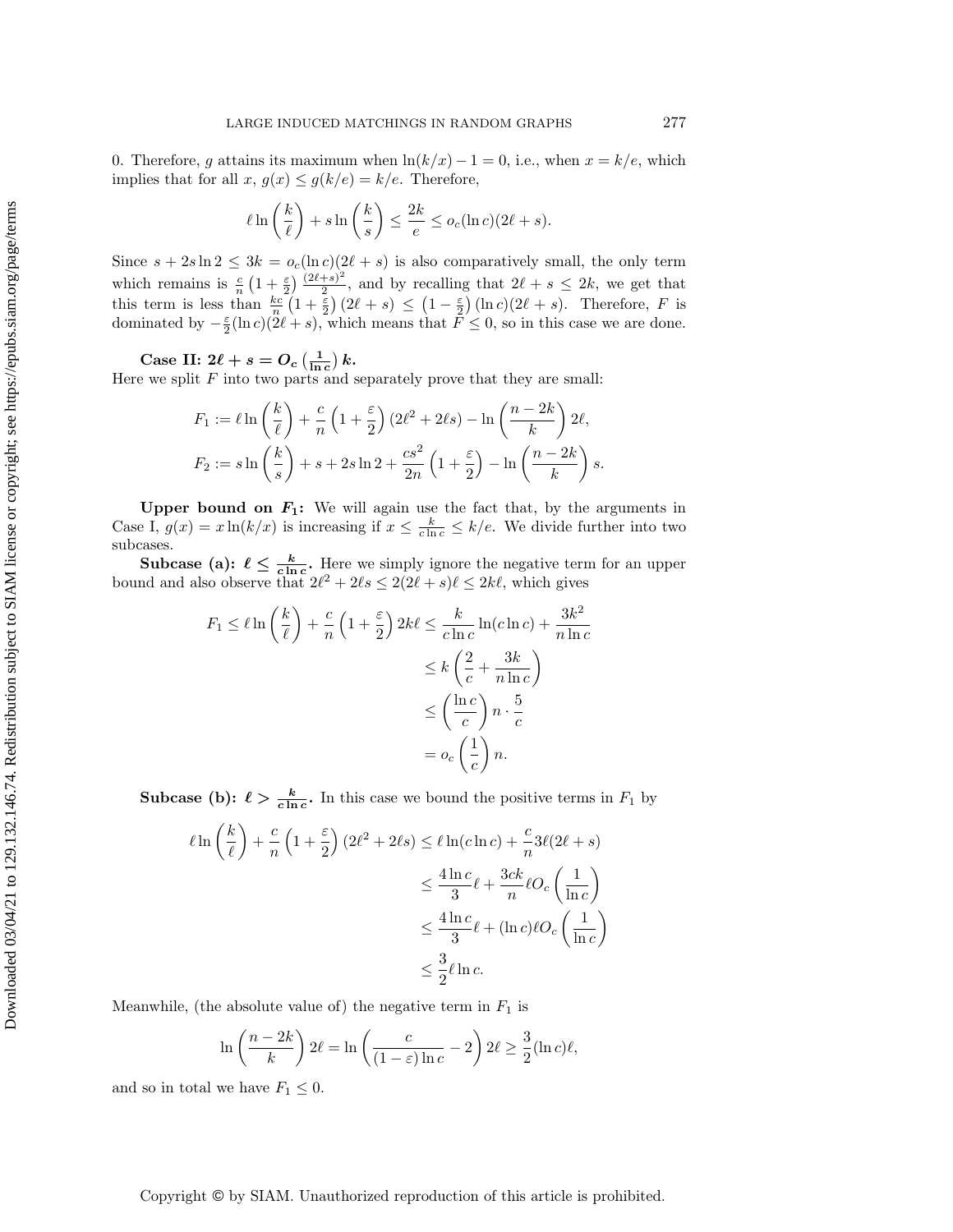Thus, in both subcases (a) and (b), we certainly have

$$
F_1 \leq o_c \left(\frac{1}{c}\right) n.
$$

Upper bound on  $\mathbf{F_2}$ : As before, we will consider two subcases.

**Subcase** (a):  $s \leq \frac{k}{c \ln c}$ . Analogously as for  $F_1$ , we get that  $F_2 \leq o_c(\frac{1}{c})n$ . More precisely, again using the fact that  $g(x) = x \ln(k/x)$  is increasing for  $x \leq \frac{k}{c \ln c}$ , we have

$$
F_2 \leq s \ln\left(\frac{k}{s}\right) + s + 2s \ln 2 + \frac{cs^2}{2n} \left(1 + \frac{\varepsilon}{2}\right)
$$
  

$$
\leq \frac{k}{c \ln c} \left(\ln(c \ln c) + 1 + 2 \ln 2 + \frac{k}{(\ln c)n}\right)
$$
  

$$
\leq \frac{n}{c^2} \left(2 \ln c + \frac{1}{c}\right)
$$
  

$$
= o_c \left(\frac{1}{c}\right) n.
$$

**Subcase (b):**  $s > \frac{k}{c \ln c}$ . First, we will estimate the last term in  $F_2$  using the assumption of Case II, which implies that  $s = O_c \left( \frac{1}{\ln c} \right) k$ :

$$
\ln\left(\frac{n-2k}{k}\right)s = \ln\left(\frac{c}{(1-\varepsilon)\ln c}\left(1-\frac{2(\ln c)(1-\varepsilon)}{c}\right)\right)s
$$
  

$$
\geq \ln\left(\frac{c}{\ln c}\right)s + \ln\left(1-\frac{2(\ln c)(1-\varepsilon)}{c}\right)s
$$
  

$$
= (\ln c - \ln \ln c)s - O_c\left(\frac{\ln c}{c}\right)O_c\left(\frac{1}{\ln c}\right)k
$$
  
(4.9)  

$$
= (\ln c - \ln \ln c)s - o_c\left(\frac{1}{c}\right)n.
$$

Now set  $\alpha := \frac{cs}{k \ln c}$ , so that  $s = \alpha \frac{\ln c}{c} k$ , and we have  $\frac{1}{(\ln c)^2} < \alpha \leq O_c(\frac{c}{(\ln c)^2})$  since  $\frac{k}{c \ln c} < s = O_c(\frac{k}{\ln c})$ . This implies that

<span id="page-11-0"></span>
$$
F_2 = s \ln\left(\frac{c}{\alpha \ln c}\right) + s + 2s \ln 2 + \frac{cs^2}{2n} \left(1 + \frac{\varepsilon}{2}\right) - \left(\ln c - \ln \ln c - \ln(1 - \varepsilon)\right)s + o_c\left(\frac{1}{c}\right)n
$$
\n(4.10)

$$
\leq s \ln(1/\alpha) + s + 2s \ln 2 + \frac{cs^2}{n} + o_c\left(\frac{1}{c}\right)n.
$$

First, suppose  $\alpha > c^{1/4}$ . Using the assumption of Case II, we have  $\frac{cs^2}{n} = O_c(1)s$ , and so we obtain

$$
F_2 \le s \left( -\frac{\ln c}{4} + O_c(1) \right) + o_c\left(\frac{1}{c}\right) n \le o_c\left(\frac{1}{c}\right) n.
$$

On the other hand, if  $\alpha < c^{1/4}$ , then we have

$$
\frac{cs^2}{n} = c \frac{(\alpha k (\ln c)/c)^2}{n} \le \frac{(\ln c)^2 k^2}{n\sqrt{c}} \le \frac{(\ln c)^4 n}{c^{5/2}} = o_c \left(\frac{1}{c}\right)n,
$$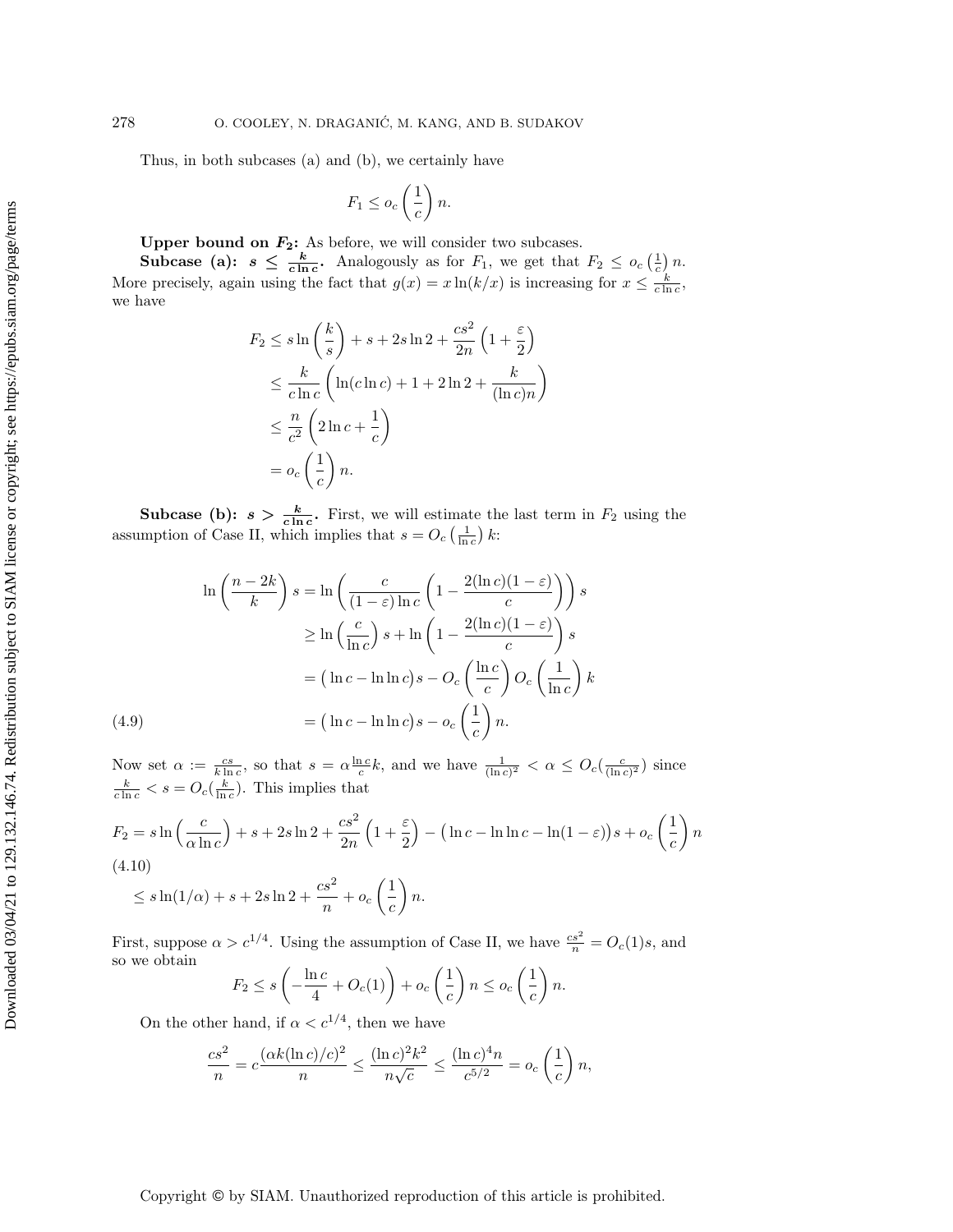and substituting this into [\(4.10\)](#page-11-0), we obtain

$$
F_2 \le s \left(\ln(1/\alpha) + 1 + 2\ln 2\right) + o_c\left(\frac{1}{c}\right)n
$$
  
=  $\frac{k \ln c}{c} \left(\alpha \ln(1/\alpha) + \alpha + 2\alpha \ln 2\right) + o_c\left(\frac{1}{c}\right)n$ ,

and this function is maximized for  $\alpha = 4$ . Thus, we have

$$
F_2 \le \frac{k \ln c}{c} \cdot 4 + o_c\left(\frac{1}{c}\right) n = o_c\left(\frac{1}{c}\right) n.
$$

Thus, in all cases we have  $F_1, F_2 \leq o_c \left( \frac{1}{c} \right) n$  and therefore also  $F = F_1 + F_2 = o_c \left( \frac{1}{c} \right) n$ . Substituting this into [\(4.7\)](#page-9-1), we deduce that

$$
b_{\ell,s} \le \exp\left(o_c\left(\frac{1}{c}\right)n\right) \le \exp\left(\frac{n}{3c}\right)
$$

as claimed.

We have now collected all the auxiliary results we need, and we show that these imply the various previously stated results. First, we show that [Proposition 4.8](#page-8-1) implies [Lemma 4.7.](#page-8-2)

Proof of [Lemma](#page-8-2) 4.7. Clearly, [Lemma 4.7](#page-8-2) is implied directly by [Proposition 4.8](#page-8-1) for any  $\ell, s \geq 1$  such that  $\ell + s \leq k - 1$ . The remaining terms can be dealt with by combining [Proposition 4.8](#page-8-1) and [Claim 5,](#page-8-0) together with the observation that

$$
n^9\exp\left(\frac{n}{3c}\right)\leq\exp\left(\frac{n}{2c}\right)
$$

because  $c < \frac{n}{(\ln n)^3}$ .

We can now combine previous results to prove [Lemma 4.1.](#page-4-3)

Proof of [Lemma](#page-4-3) 4.1. Applying [Corollary 4.6](#page-7-1) and [Lemma 4.7,](#page-8-2) we have

$$
\frac{\sum_{i\in I}\mathbb{E}[X_i|X_1=1]}{\mathbb{E}[Y_k]} = \sum_{\ell=0}^k \sum_{s=0}^{k-\ell} b_{\ell,s} \le \sum_{\ell=0}^k \sum_{s=0}^{k-\ell} \exp\left(\frac{n}{2c}\right) \le n^2 \exp\left(\frac{n}{2c}\right) \le \exp\left(\frac{n}{c}\right)
$$

as claimed.

5. Concluding remarks. In this paper we asymptotically determined the size of the largest induced matching of  $G(n, p)$ . Using a similar approach, one could probably show the existence of large forests with components of bounded size, but the calculations get messy very quickly. When instead of a large induced matching we look for a fixed large induced bounded degree tree, much less is known. Nevertheless, based on the evidence listed in the introduction, we propose the following conjecture.

CONJECTURE 5.1. Let  $\Delta \geq 2$ , let  $\varepsilon > 0$ , and let  $p = p(n)$  be a function such that  $\frac{C}{n} < p < 0.99$ , where  $C = C(\Delta, \varepsilon )$  is sufficiently large. Let T be a tree with  $(2 - \varepsilon) \log_q(np)$  vertices and maximum degree  $\Delta$ , where  $q = 1/(1 - p)$ . Then with high probability,  $G(n, p)$  contains T as an induced subgraph.

If true, this conjecture would be asymptotically best possible. As mentioned in the introduction, the result was already proved for  $p \geq n^{-1/2} (\ln n)^2$  in [\[6\]](#page-13-16).

 $\Box$ 

 $\Box$ 

 $\Box$